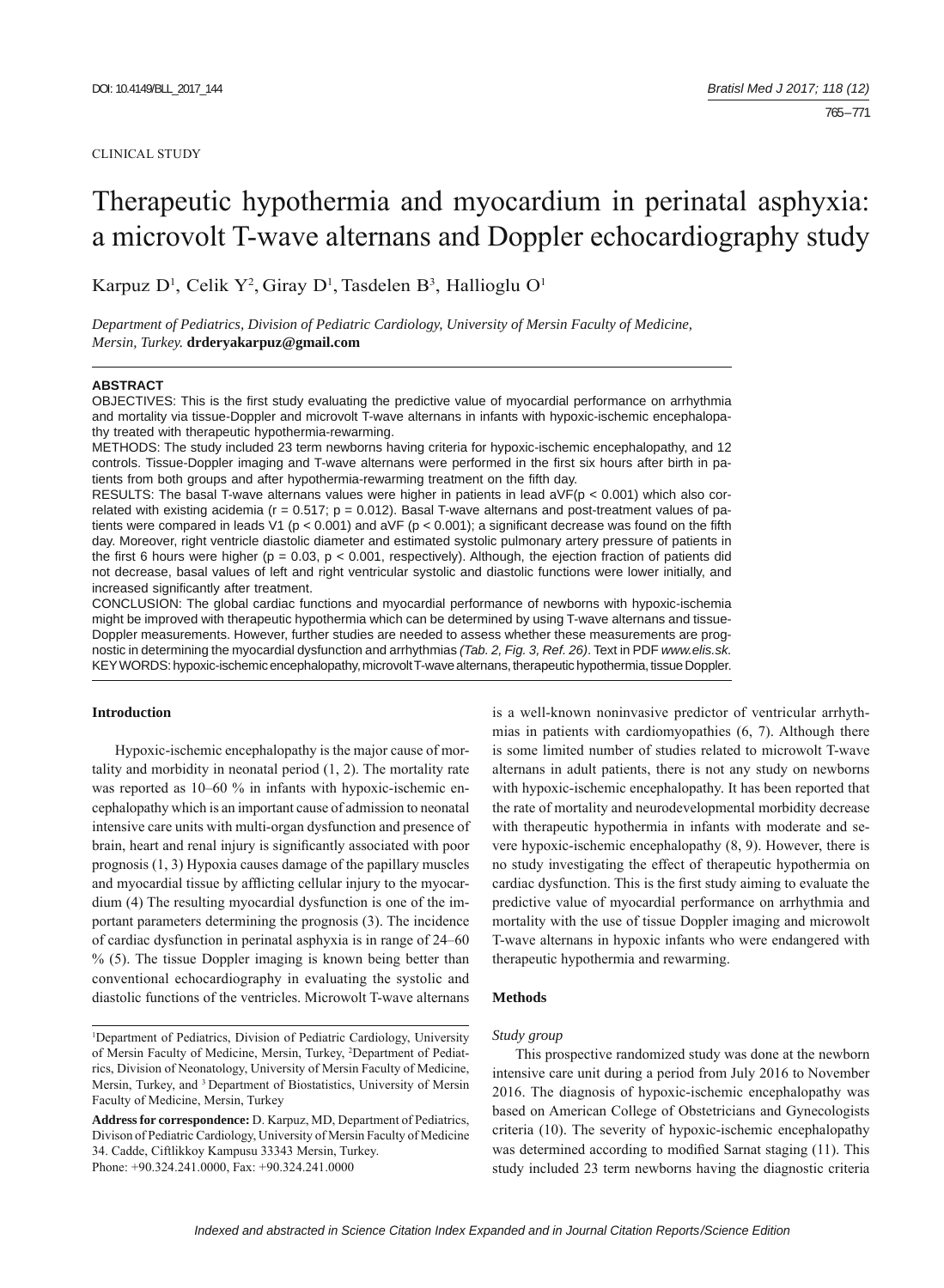## 765 – 771

for hypoxic-ischemic encephalopathy and scored using Sarnat staging as well as age and gender-matched 12 healthy infants as control. The exclusion criteria were arriving at the center  $> 6$  h after birth, having gestational age < 36 weeks, having severe intrauterine growth retardation, congenital heart disease or severe congenital anomalies. Patients who meet the inclusion criteria and who were diagnosed with hypoxic-ischemic encephalopathy, having 10 min Apgar score  $\leq$  5, those who received positive pressure ventilation until 10 min after delivery, or those with pH < 7.0, or base excess  $\leq$ -16 based on blood gas analysis within the first hour after birth were evaluated further. Amplitude-integrated electroencephalography (aEEG) records (Brainz; Natus Medical, San Carlos, CA, USA) were kept for at least 30 min to consider any finding(s) indicative of moderate or severe encephalopathy (i.e. lethargy, stupor, and coma), hypotonia, abnormal reflexes (i.e. pupil response to light), or convulsion. Only patients with moderate and severe hypoxic-ischemic encephalopathy were included in the study. Infants were cooled using the manually controlled cool cap (Olympic Medical Cool Care System; Olympic Medical, Seattle, WA, USA) for 72 hours which was followed by rewarming over 6 hours. In the hypoxic-ischemic encephalopathy group, the aim was to maintain rectal temperature at 33–34 °C for 72 h. After 72 h of cooling, the rectal temperature was increased to 36.5 °C at  $\leq$ 0.5 °C/h. Patients who were not in the target temperature range for >1 h were excluded. Myocardial involvement was assessed with pulse and tissue Doppler echocardiography and microwolt T-wave alternans which were performed in the first six hours after birth, and after hypothermia-rewarming treatment on the fifth day of life.

The control group consisted of healthy individuals with normal echocardiographic and electrocardiographic examinations, and without history of cardiovascular disease. Consents of the local ethics committee were taken (2016/204).

## *Echocardiography*

Both the patient and control groups were evaluated by transthoracic echocardiography (Vivid S5 Pro Ultrasound System (GE Medical Systems, Horten, Norway)) by using 6 MHz transducers. All subjects underwent a complete 2-dimensional spectral Doppler, and color flow Doppler examinations. Echocardiographic examinations were performed by the same experienced echocardiographer. Three cardiac cycles were recorded to reduce the influence of respiration on myocardial velocities. The left ventricle ejection fraction was calculated by using Simpson's biplane method. Right ventricle morphology was defined by using right ventricular end-diastolic diameter. Tricuspid regurgitation jet and ventricular septal flattening were used to assess pulmonary hypertension in conventional echocardiography. Tissue Doppler velocities were obtained at the apical 4-chamber view. Sample volume was placed at the septal and lateral ages of the annulus of mitral and tricuspid valves, and at medium and apical areas of left ventricle, interventricular septum and right ventricle. It was important to minimize the incidence angle between the Doppler beam and the direction of the myocardial wall motion. Doppler signal quality was enhanced by lowering the Nyquist limit to 10 to 30 cm/s, using the lowest wall filter settings with minimal optimal gain, decreasing Doppler

sample volume size to 5 mm, and optimizing the sweep speed at least to 100 mm/s. Peak early diastolic (Em), peak atrial systolic (Am), and peak systolic (Sm) myocardial velocities were recorded. At the same time, Em / Am ratio was calculated.

#### *Holter ECG and microvolt T-wave alternans measurement*

A 24-hour Holter electrocardiography (ECG) monitoring was done by use of a digital recording device (Seer MC) produced by GE Medical Systems, Nogoya, Japan in both groups. The measurements were taken from 3 derivations including V5, V1 and AVF. A sampling velocity of 128 Hz was selected. In both groups, the recordings were obtained in sinus rhythm. Microwolt T-wave alternans analysis was performed in form of maximum microwolt T-wave alternans analysis by way of the 7.2 version of the software produced by Mars PC systems. The method used for analysis was time domain Modified Moving Average. Microwolt T-wave alternans was analyzed from routine 24-hour Holter ECG recording based on V5, V1 and AVF derivations.

#### *Statistical analysis*

The data were processed and analyzed by using the STATA MP/11 statistical package. Normality assumption for continuous echocardiographic parameters and lead values was checked by Shapiro Wilk test. These variables were summarized as mean and standard deviations and the comparisons between patient and healthy control groups were performed using independent t-test

| Tab. 1. Baseline characteristics of patient and control groups. |  |  |  |  |  |  |  |  |  |
|-----------------------------------------------------------------|--|--|--|--|--|--|--|--|--|
|-----------------------------------------------------------------|--|--|--|--|--|--|--|--|--|

|                                 | Patient $(n=23)$ | Control $(n=12)$ | p            |
|---------------------------------|------------------|------------------|--------------|
| Gestational age (weeks)         | 39.09±1.35       | 38.58±1.08       | 0.271        |
| Birth weight (g)                | 3391.52±413.69   | 3399.17±84.58    | 0.950        |
| Birth height (cm)               | $50.61 \pm 1.44$ | $50.08 \pm 1.68$ | 0.339        |
| Head circumference (cm)         | 35.52±0.99       | 35.08±0.79       | 0.195        |
| Delivery                        | $9(39.1\%)$      | 5(41.7%)         | 0.582        |
| Vaginal delivery                | 14 (60.9%)       | $7(58.3\%)$      |              |
| Cesarean section                |                  |                  |              |
| Gender                          | $17(73.9\%)$     | 5(41.7%)         | 0.079        |
| Male                            | $6(26.1\%)$      | $7(58.3\%)$      |              |
| Female                          |                  |                  |              |
| Clinical convulsions            | $11(47.8\%)$     |                  | ${}_{0.001}$ |
| 5 min Apgar score               | $6(26.1\%)$      |                  |              |
| $0 - 3$                         | 17 (73.9%)       |                  |              |
| $4 - 6$                         | 0                | $12(100\%)$      |              |
| $7 - 10$                        |                  |                  |              |
| 10 min Apgar score              | $4(17.3\%)$      |                  |              |
| $0 - 3$                         | 19 (82.6)        |                  |              |
| $4 - 6$                         | 0                | $12(100\%)$      |              |
| $7 - 10$                        |                  |                  |              |
| Blood gases within 1 h of birth | 13 (56.3%)       |                  |              |
| $pH \leq 7.00$                  | $-13\pm3.5$      |                  |              |
| Base excess (mmol/L)            |                  |                  |              |
| aEEG                            | $15(65.2\%)$     | $12(100\%)$      |              |
| Moderately abnormal             | $8(34.8\%)$      |                  |              |
| Severely abnormal               |                  |                  |              |
| Sarnat stage                    | $15(65.2\%)$     |                  |              |
| Π                               | 8 (34.8%)        |                  |              |
| Ш                               |                  |                  |              |

aEEG – amplitude integrated electroencephalography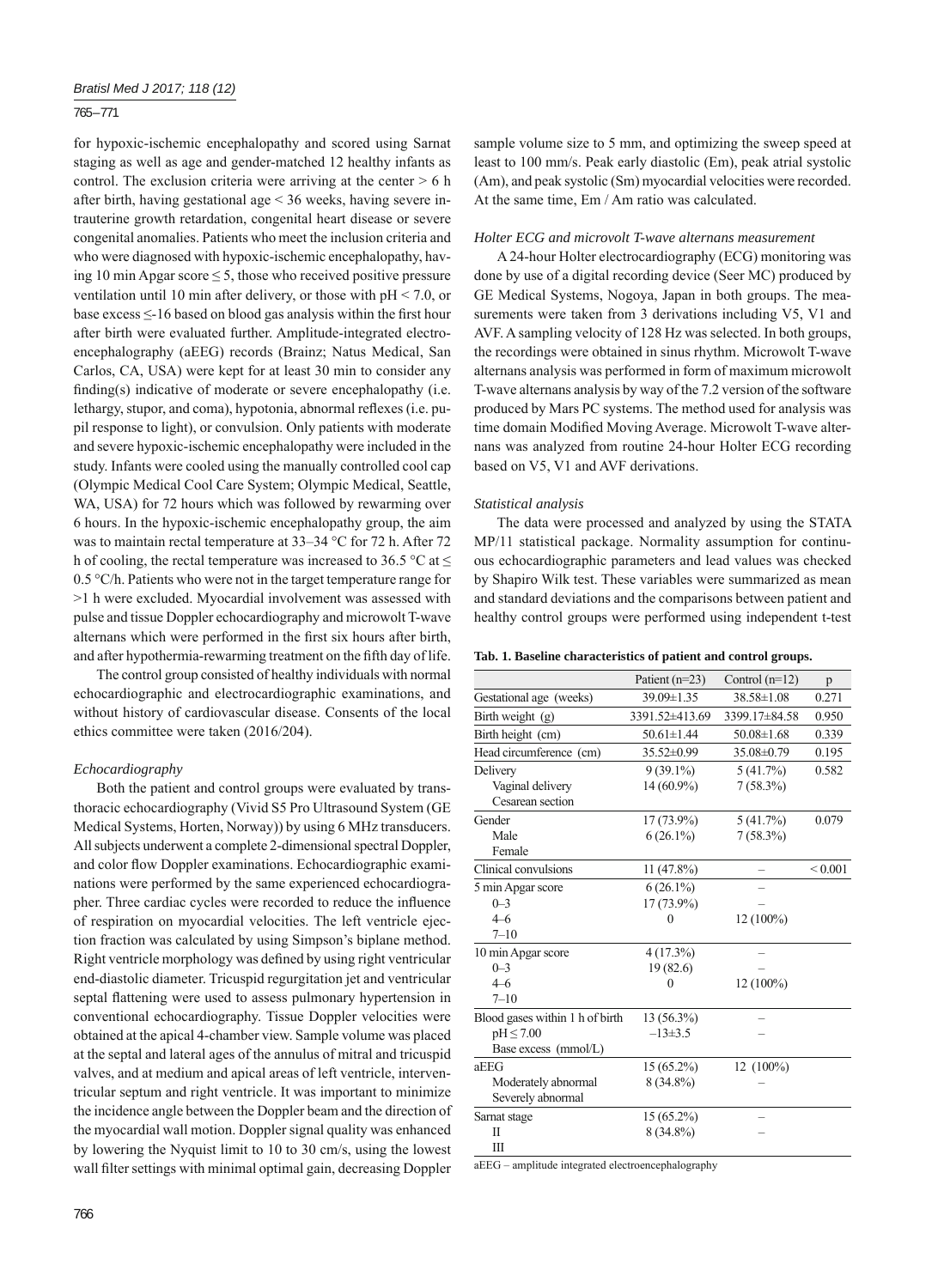

**Fig. 1. Mean velocities of EM, AM, SM and EM/AM waves in tissue Doppler imaging of left ventricle of the patient and control and the difference between days 1 and 5 of the patients are shown.**

or Mann-Whitney U test. The change in lead values between the first and fifth days were analyzed using Paired t-test. The comparisons for categorical variables were done using chi-square test or Fisher's exact test. The correlations between microwolt T-wave alternans lead aVF values and the others were also investigated using Pearson correlation coefficient. Statistical significance level was assessed as less than 0.05.

## **Results**

During the period of study, 29 newborns were diagnosed as suffering from hypoxic-ischemic encephalopathy. Of them, 6 were excluded for not fulfilling the inclusion criteria. Two were excluded being aged > 6 h at the time of randomization, one had congenital malformation, one was excluded because of inability to evaluate the ECG records and two were excluded because they were hemodynamically unstable, required recurrent resuscitation and soon

died. Thus, hypoxic-ischemic encephalopathy group included 23 patients and control group included 12 newborns. Mean gestational age, gender, birth weight, head circumference, type of delivery did not differ in between the groups. Apgar score of the hypoxic infants was 4.43±0.99 at 5th minute. Mean pH value of the arterial blood gas was  $6.85\pm0.23$  and base deficit was  $13.43\pm3.56$  within the first hour of life. Twenty infants (87 %) were in Sarnat 2 and only 3 (13 %) were in Sarnat 3. In aEEG evaluation, 15 patients (65.2 %) had moderate and 8 patients (34.8 %) had severe impairment (Tab. 1). Newborns with hypoxic-ischemic encephalopathy were evaluated in the first six hours after birth and on fifth day of life for hypotension, bradycardia, thrombocytopenia, abnormal coagulation test, abnormal renal function, electrolyte imbalance, elevation of liver enzymes, sepsis with culture positivity, persistent pulmonary hypertension, pulmonary air leak, need for mechanical ventilation or extubation during the cooling period, but there were no significant differences between any of them. None of the patients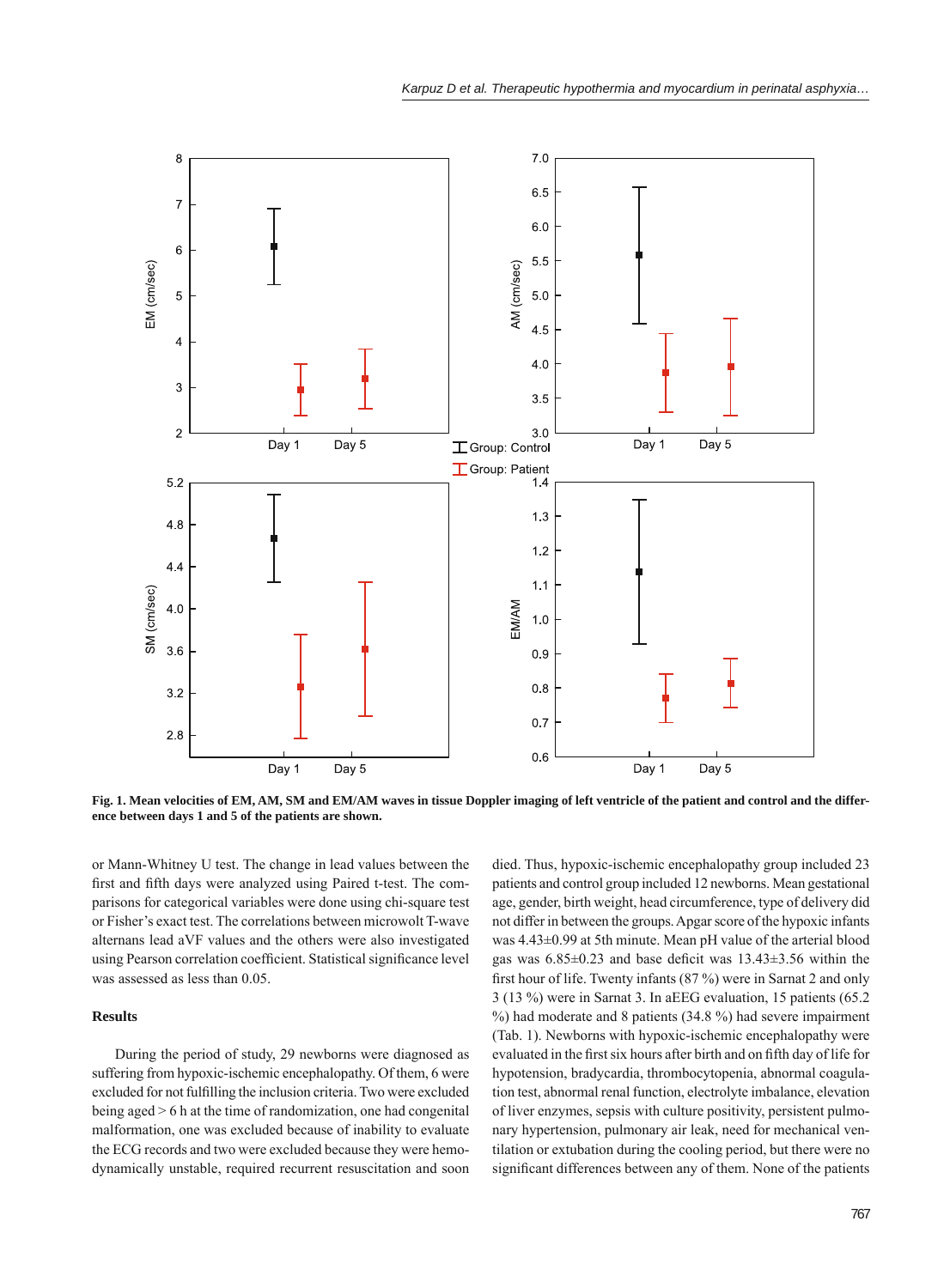# *Bratisl Med J 2017; 118 (12)*

765 – 771

|  |  | Tab. 2. Echocardiographic parameters between the groups. |  |  |  |
|--|--|----------------------------------------------------------|--|--|--|
|--|--|----------------------------------------------------------|--|--|--|

|                   | Control          | Patient           |                   |                        |                        |  |
|-------------------|------------------|-------------------|-------------------|------------------------|------------------------|--|
|                   |                  | 1st day           | 5th day           | $p$ value <sup>1</sup> | $p$ value <sup>2</sup> |  |
| <b>LVEDD</b>      | $14.17\pm3.16$   | $15.83 \pm 2.74$  | $16.38 \pm 3.15$  | 0.116                  | 0.540                  |  |
| <b>LVESD</b>      | $7.58 \pm 2.47$  | $8.96 \pm 2.50$   | $9.76 \pm 1.72$   | 0.130                  | 0.360                  |  |
| <b>RVDD</b>       | $15.81 \pm 1.60$ | $17.61 \pm 2.49$  | $17.32 \pm 2.59$  | 0.030                  | 0.601                  |  |
| <b>RVDD/LVEDD</b> | $1.17\pm0.34$    | $1.13 \pm 0.19$   | $1.07 \pm 0.38$   | 0.617                  | 0.551                  |  |
| LA/AO             | $0.99 \pm 0.37$  | $1.12 \pm 0.35$   | $1.05 \pm 0.35$   | 0.312                  | 0.299                  |  |
| EF                | 78.67±10.47      | $73.48 \pm 10.03$ | $76.57 \pm 10.09$ | 0.162                  | 0.341                  |  |
| sPAPecho          | $20.78 \pm 8.08$ | $38.59 \pm 16.92$ | $25.56 \pm 10.01$ | < 0.001                | 0.010                  |  |
| dPAPecho          | $11.18 \pm 1.62$ | $18.55 \pm 8.14$  | 14.18±3.22        | < 0.001                | 0.045                  |  |
| Mitral E/A        | $1.04\pm0.27$    | $1.08 \pm 0.42$   | $1.14 \pm 0.38$   | 0.780                  | 0.580                  |  |
| Mitral MPI        | $0.54 \pm 0.17$  | $0.58 \pm 0.26$   | $0.57 \pm 0.15$   | 0.931                  | 0.113                  |  |
| Tricuspid E/A     | $0.79 \pm 0.25$  | $0.87 \pm 0.34$   | $0.78 \pm 0.20$   | 0.468                  | 0.329                  |  |
| Tricuspid MPI     | $0.40 \pm 0.15$  | $0.38 \pm 0.21$   | $0.36 \pm 0.21$   | 0.774                  | 0.884                  |  |

A – Late ventricular fi lling velocities; AO – Aorta; E – Early ventricular fi lling velocities EF – Ejection fraction; LA – Left atrium; LVEDD – Left ventricular end-diastolic diameter; LVESD – Left ventricular end- systolic diameter; MPI – Myocardial performance index; RVEDD – Right ventricular end-diastolic diameter; sPAPecho – Systolic pulmonary artery pressure (echocardiography); dPAPecho – Diastolic pulmonary artery pressure (echocardiography). p value<sup>1</sup>: For the comparison between control and patient groups on 1st day. p value<sup>2</sup>: For the comparison between 1st and 5th days of patients



**Fig. 2. Mean velocities of EM, AM, SM and EM/AM waves in tissue Doppler imaging of right ventricle of the patient and control and the difference between days 1 and 5 of the patients are shown.**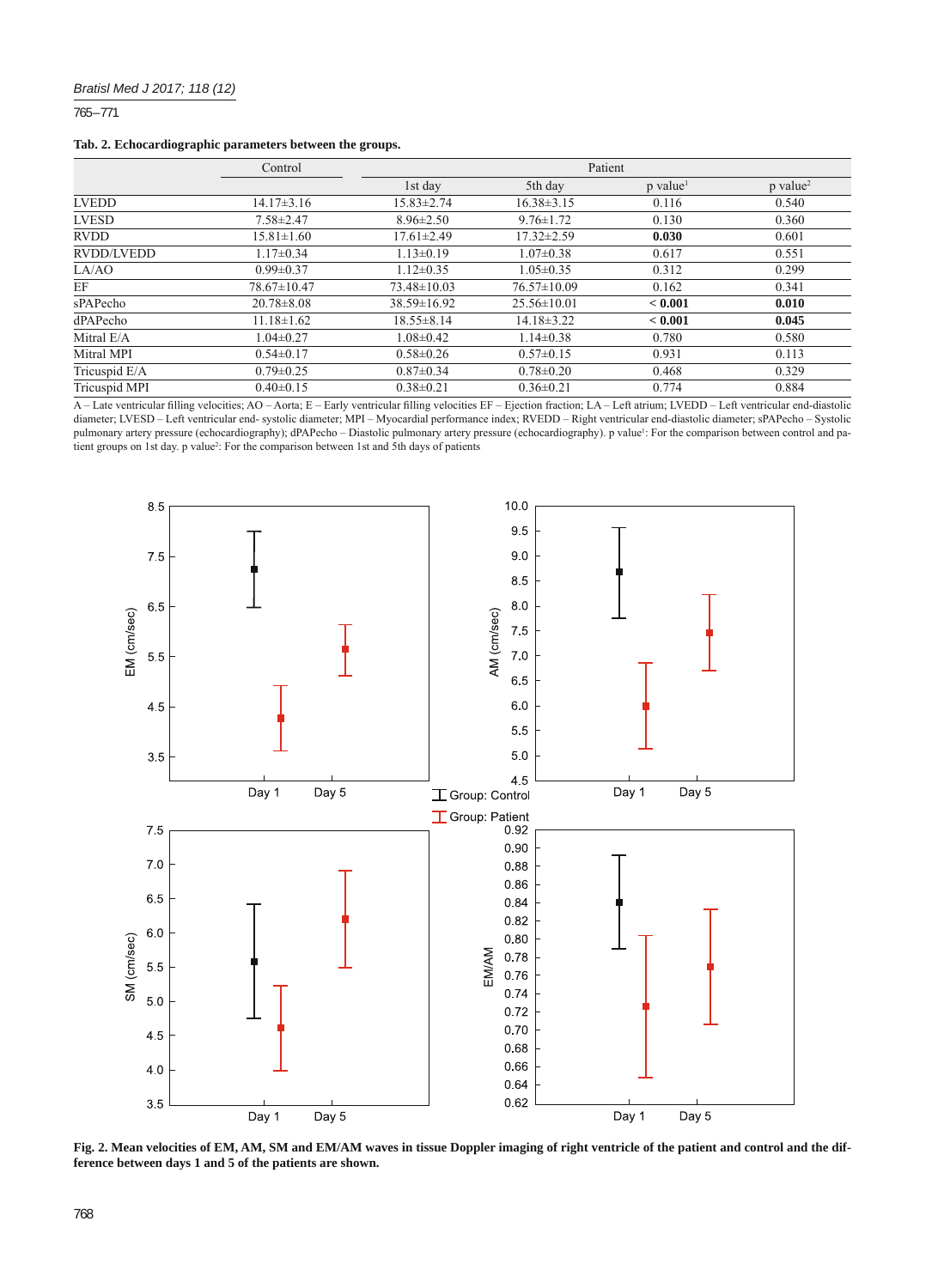had hypoglycemia, necrotizing enterocolitis, or high hemoconcentration. Dopamine was used as a positive inotropic agent during the ventilation therapy of these patients. Tachycardia or bradycardia episodes were not observed in the patients during the study.

Mean velocities of Em, Am and Sm waves in the left ventricle and right ventricle were significantly lower in hypoxic group on the first day of life ( $p < 0.05$ ). Also, Em / Am values in transmitral tissue Doppler imaging were significantly lower than in the control group on the first day ( $p = 0.001$ ) (Figs 1 and 2, respectively). Myocardial performance index values of both ventricles measured with Pulse Doppler on the first day of life were higher in patients, but were not statistically significant. In the hypoxic group, right ventricular end-diastolic diameter, estimated systolic and diastolic pulmonary arterial pressures calculated from the tricuspid regurgitation and pulmonary regurgitation values on the first day of life were significantly higher ( $p = 0.03$ ,  $p = 0.001$ ,  $p = 0.002$ , respectively) (Tab. 2). In patients after cooling and rewarming treatment on the fifth day of life, mean velocities of Em, Am and Sm waves in the left ventricle and right ventricle were significantly higher than those recorded on the first day of life ( $p < 0.05$ ). There was no significant change in transmitral tissue Doppler analysis of Em / Am values between those measured on the first and fifth days (Figs 1 and 2, respectively). Myocardial performance index values measured with Pulse Doppler were slightly decreased after cooling treatment on the fifth day, but were not significant. Hypoxic infants had a decrease in tricuspid regurgitation and pulmonary regurgitation values on fifth day when compared with those on the first day of life, but this decrease was significant only in pul-



**Fig. 3. Microwolt T-wave alternans values of the patient and control and the difference between days 1 and 5 of the patients are shown. (MTWA = Microwolt T-wave alternans values)**

monary regurgitation value ( $p = 0.049$ ). Other echocardiographic parameters are showed in Table 2.

Microwolt T-wave alternans values; lead V5 was 85.74±14.47 μV in the patient group (80.08 $\pm$ 20.24 μV in the control group), lead V1 was 82.74±13.71 μV (81.83±23.32 μV in the control group), and lead aVF was  $87.39\pm8.63 \mu V (73.50\pm27.43 \mu V)$  in the control group). The microwolt T-wave alternans values were compared; only lead aVF values were statistically higher in patients ( $p \le$ 0.001) (Figure 3). Microwolt T-wave alternans values of patients on the first day of life in lead V5 were  $85.74 \pm 14.47$   $\mu$ V (72.14 $\pm$ 24.03 μV on the fifth day of life), in lead V1 they were  $82.74\pm13.71$  μV  $(56.05\pm18.95 \,\mu\text{V}$  on the fifth day of life), and in lead aVF they were  $87.39\pm8.63 \,\mu\text{V}$  (59.24 $\pm$ 22.48  $\mu$ V on the fifth day of life). Baseline microwolt T-wave alternans values were compared with the values after hypothermia and rewarming, and values of lead V1 and aVF decreased significantly after treatment  $(p < 0.001, p < 0.001)$  (Fig. 3).

In infants with hypoxic-ischemic encephalopathy microwolt Twave alternans values in lead aVF on first day of life were significantly correlated with the severity of acidosis ( $r = 0.517$  p = 0.012). There was no significant relationship between microwolt T-wave alternans values and aEEG findings and hospitalization period.

### **Discussion**

This is the first study evaluating the cardiac effects of therapeutic hypothermia and rewarming with microwolt T-wave alternans and tissue Doppler imaging. It has been determined that the microwolt T-wave alternans values were higher in infants with hypoxic-ischemic encephalopathy when compared to healthy newborns, and reduced significantly with the treatment of therapeutic hypothermia. Moreover, it was shown that in patients with hypoxic-ischemic encephalopathy, microwolt T-wave alternans values in lead aVF, which were significantly higher, were significantly correlated with the severity of acidosis. Furthermore, by tissue Doppler imaging it was shown that decreased tissue systolic and diastolic functions significantly improved with the therapeutic hypothermia on the fifth day.

The severity and duration of perinatal asphyxia determines the degree of post-asphyxia cardiac dysfunction. Van Bel et al. showed left ventricular dysfunction especially on the first two days in infants with asphyxia (12). The left ventricular dysfunction may result in end-organ hypoperfusion and lead to aggravation of hypoxic/acidotic condition. Due to clinical utility of clinical signs, ECG and echocardiographic changes remain unknown; diagnosis of myocardial dysfunction is not easy. Myocardial performance index and tissue Doppler techniques, which are being used increasingly, are effective and noninvasive methods to evaluate hemodynamic impairment and global systolic and diastolic functions (13). In this study, echocardiographic data were evaluated on the first five days of life. It has been known that the effect of perinatal asphyxia on heart on the first days of life is more distinctive. Moreover, very few studies with healthy newborns have demonstrated that major myocardial circulatory changes appeared to be particularly on the first day whereas with little or no changes on the following days (14). In our study, the mean velocities of Em, Sm, and left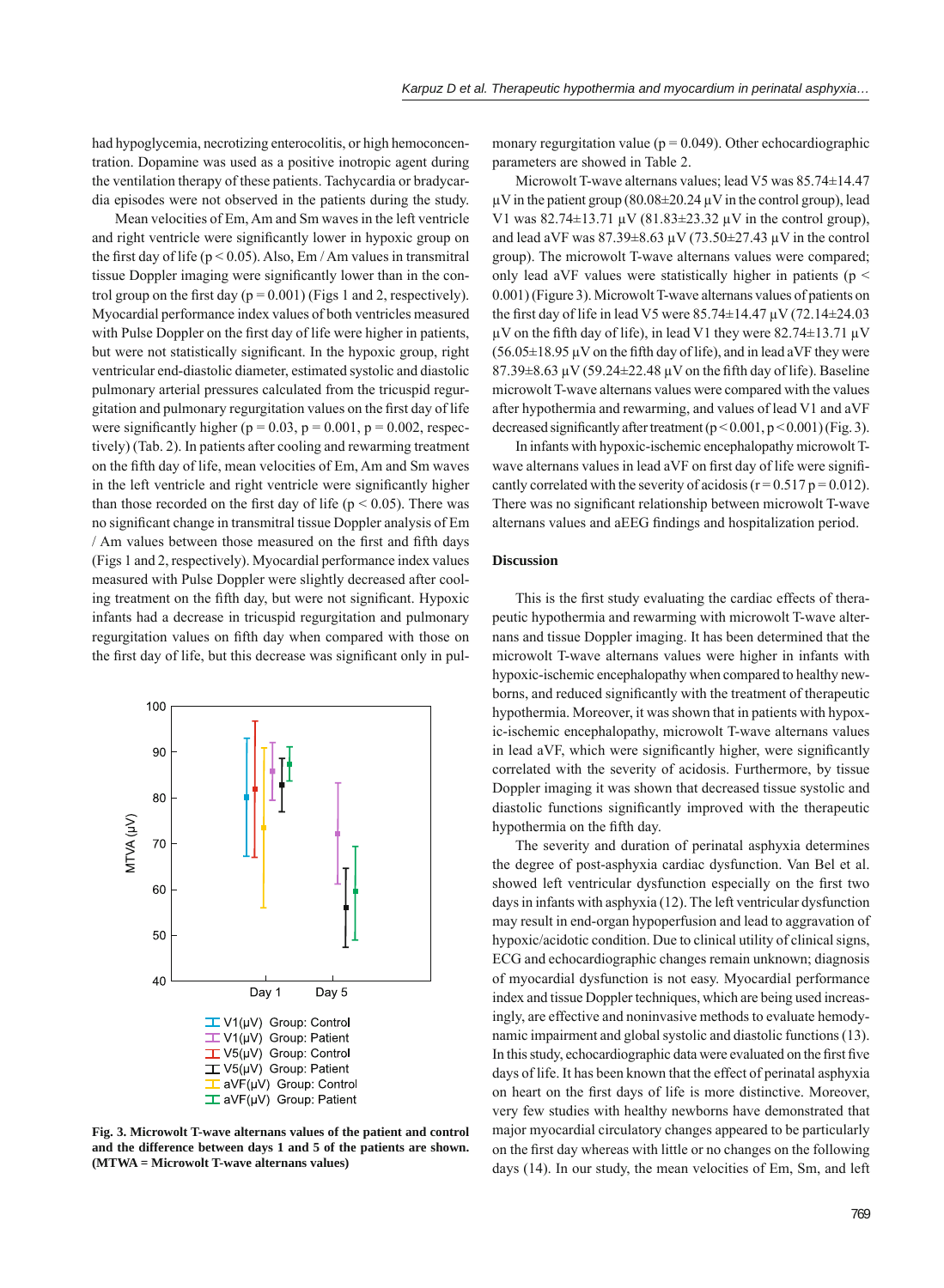## 765 – 771

ventricle and ratio of transmitral Em / Am on the first day were statistically lower in hypoxic group, similar to the data in literature. Although, the myocardial performance index values measured with Pulse Doppler in both ventricles were higher in the asphyxic group, it was not significant. Wei et al. showed that tissue Doppler imaging Sm values were lower in asphyxic group. They also showed that tissue Doppler imaging Sm was more sensitive than M mode echocardiography in evaluating left ventricular systolic function in newborns with asphyxia (15). In another study, tissue Doppler imaging deformation indices of myocardial function in the asphyxic group were found lower than that of the control on the first day of life (16). Despite limited numbers of studies evaluating the cardiac functions with post therapeutic hypothermia-rewarming processes, results seem to be confusing. Zhou et al. did not find significant differences in cardiac functions between normothermic asphyxiated newborns and asphyxiated newborns treated with hypothermia (17). In another study including seven asphyxiated patients, it was shown that cardiac output was decreased as to 67 % of normal with whole-body hypothermia and passive rewarming (18). In two recent studies, Sehgal et al had found that global cardiac functions were low in infants undergoing hypothermia (19). Nestaas, et al. had showed an improvement in deformation indices with the tissue Doppler imaging on myocardial function when compared to the first day in the cooled group after rewarming (16). In our study, the echocardiographic evaluation after the therapeutic hypothermia and rewarming revealed that the tissue Doppler imaging parameters of both ventricles were significantly higher than those recorded on the first day of life. Moreover, myocardial performance index values evaluated with the pulse Doppler had an improvement after cooling treatment on fifth day, but were not statistically significant. Nestaas at al. showed such a similar improvement in asphyxiated infants in a serial echocardiographic evaluation on first day of life and post-treatment on fourth day also (16). Sehgal et al. performed echocardiography to the asphyxiated infants treated with hypothermia only on the first day of life. Since, this study was not a serial echocardiography evaluation, it is diffi cult to determine the effect of 72 hours of cooling and rewarming therapy on cardiac functions. Neonatal heart works at maximal of contractility (16). The improvement in cardiac function of asphyxiated infants with therapeutic hypothermia and rewarming can be explained by the preserved ability of the heart to maintain working at a high level of contractility. In addition, tissue Doppler imaging may provide earlier diagnostic values in assessing cardiac function of newborns with the history of asphyxia in the follow-up.

The influence of hypoxemia is related to myocardial dysfunction in asphyxiated neonates and is thought to be secondary to direct effect of ischemia of cardiac myocytes (20). Thus, changes in ECG may be seen as a result of myocardial hypoxia in asphyxiated newborns. Microwolt T-wave alternans is an electrocardiographic phenomenon displaying inhomogeneity of the myocardial repolarization process. The inhomogeneity of the intracardiac repolarization leads to a dispersion of the depolarizing wave, reentry phenomenon and, resulting in initiation of the ventricular arrhythmia. Prognostic value of microwolt T-wave alternans was proven in ischemic heart diseases, heart failure and cardiomyopathies (21–23). On the other hand, there was not any study using microwolt T-wave alternans measurements for asphyxic infants in literature. This is the first study measuring microwolt T-wave alternans with time-domain Modified Moving Average method in asphyxiated infants with therapeutic hypothermia and rewarming. In children with congenital and/or acquired heart diseases, there were only two studies using the time-domain Modified Moving Average method microwolt T-wave alternans. In this study, Makarov et al. compared 63 healthy children with 85 pediatric patients with congenital or acquired cardiovascular disease and microwolt T-wave alternans values were found significantly higher in patient group (24). In another study, Makarov et al. were evaluated 20 healthy newborns on first, second and fourth days after birth with the same technique, and the average peak value of T-wave alternans was found to be  $32\pm8$  (12–55)  $\mu$ V (25). In our study, microwolt T-wave alternans values in all leads were higher in asphyxiated infants than in controls, suggesting cardiac impairment in asphyxiated infants. In our study, there was also a control group in which microwolt T-wave alternans was done within the first 24 hours. However, the microwolt T-wave alternans values in the control group were higher than those of Makarov et al. The high microwolt T-wave alternans values in the control group in our study can be explained by the fact that microwolt T-wave alternans was done in the first 24 hours, and especially on the first day, the major changes may occur in myocardial circulation in neonates.

It has been shown that hypothermia may protect cardiac autonomic regulation in critically ill patients and also that it is associated with favorable results in heart rate variability in patients treated with hypothermia (26). In our study, significantly reduced initial microwolt T-wave alternans values with hypothermia and rewarming therapy and improvement of tissue Doppler measurements support the efficacy of treatment. No serious arrhythmia was observed in Holter ECG recordings of our patients, because hemodynamically unstable patients were not included in the study and there was no death in the patient group during the study. In addition, the high microwolt T-wave alternans values were correlated with the severity of acidosis, but not with patients' day of hospitalization and aEEG values. However, the prognostic effect of microwolt T-wave alternans cannot be fully explained without assessing the long-term neurofunctional development of these patients.

Microwolt T-wave alternans has been a widely used method, studied retrospectively and prospectively aiming to better identify patients at increased risk of sudden cardiac death (25). However, there are very few data about peculiarities of microwolt T-wave alternans in children, or even non-existent in asphyxic babies. In order to determine the cut-off levels of microwolt T-wave alternans as well as their possible predictable values for arrhythmia or cardiovascular mortality in these patients, further studies are required. Although in other studies, microwolt T-wave alternans values have been shown to be effective in determining the development of arrhythmia, the prognostic value of microwolt T-wave alternans has not been clearly demonstrated in our study since arrhythmia and sudden death did not occur in the patient group. For definitive outcomes, there is a need of long-term follow-up studies to determine the risk of sudden death and arrhythmia.